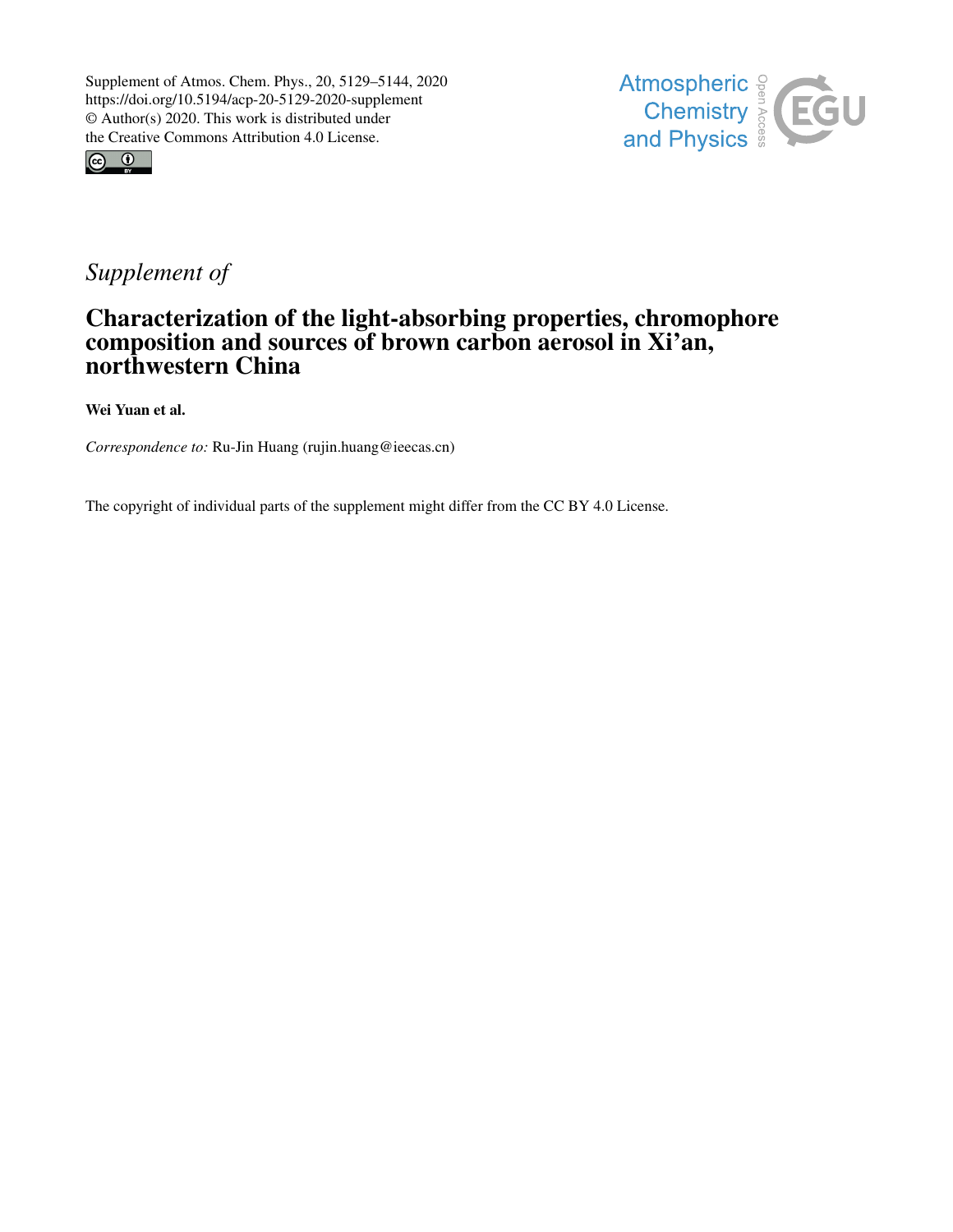25 Table S1. List of target compounds and their abbreviations measured in this study.

| Compounds                                   | Abbreviation    |  |  |  |  |
|---------------------------------------------|-----------------|--|--|--|--|
| <b>PAHs</b>                                 |                 |  |  |  |  |
| Fluoranthene                                | <b>FLU</b>      |  |  |  |  |
| Pyrene                                      | <b>PYR</b>      |  |  |  |  |
| Chrysene                                    | <b>CHR</b>      |  |  |  |  |
| Benzo(a)anthracene                          | BaA             |  |  |  |  |
| Benzo(a)pyrene                              | BaP             |  |  |  |  |
| Benzo(b)fluoranthene                        | BbF             |  |  |  |  |
| Benzo(k)fluoranthene                        | BkF             |  |  |  |  |
| Indeno[1,2,3-cd]pyrene                      | IcdP            |  |  |  |  |
| Benzo(ghi)perylene                          | BghiP           |  |  |  |  |
| 9,10-Anthracenequinone                      | 9,10AQ          |  |  |  |  |
| Benzanthrone                                | <b>BEN</b>      |  |  |  |  |
| Benzo[b]fluoren-11-One                      | BbF11O          |  |  |  |  |
| Picene                                      | PI              |  |  |  |  |
|                                             |                 |  |  |  |  |
| <b>MOPs</b>                                 |                 |  |  |  |  |
| Syringyl Acetone                            | SyA             |  |  |  |  |
| Vanillin                                    | <b>VAN</b>      |  |  |  |  |
| Vanillic Acid                               | VaA             |  |  |  |  |
|                                             |                 |  |  |  |  |
| <b>NACs</b>                                 |                 |  |  |  |  |
| 4-Nitrophenol                               | 4NP             |  |  |  |  |
| 4-Nitro-1-Naphthol                          | 4N1N            |  |  |  |  |
| 2-Methyl-4-Nitrophenol                      | 2M4NP           |  |  |  |  |
| 3-Methyl-4-Nitrophenol                      | 3M4NP           |  |  |  |  |
| 2,6-Dimethyl-4-Nitropheol                   | 2,6DM4NP        |  |  |  |  |
| 4-Nitrocatechol                             | 4NC             |  |  |  |  |
| 3-Methyl-5-Nitrocatechol                    | 3M5NC           |  |  |  |  |
| 4-Methyl-5-Nitrocatechol                    | 4M5NC           |  |  |  |  |
| 3-Nitrosalicylic Acid                       | 3NSA            |  |  |  |  |
| 5-Nitrosalicylic Acid                       | 5NSA            |  |  |  |  |
|                                             |                 |  |  |  |  |
| <b>Hopanes</b>                              |                 |  |  |  |  |
| $17\alpha(H), 21\beta(H)$ -30-Norhopane     | HP <sub>1</sub> |  |  |  |  |
| $17\alpha(H), 21\beta(H)$ -Hopane           | HP <sub>2</sub> |  |  |  |  |
| $17\alpha(H), 21\beta(H)$ -(22S)-Homohopane | HP3             |  |  |  |  |
| $17\alpha(H), 21\beta(H)$ -(22R)-Homohopane | HP4             |  |  |  |  |
| <b>Others</b>                               |                 |  |  |  |  |
| Levoglucosan                                | <b>LEV</b>      |  |  |  |  |
| Phthalic Acid                               | $o$ -ph         |  |  |  |  |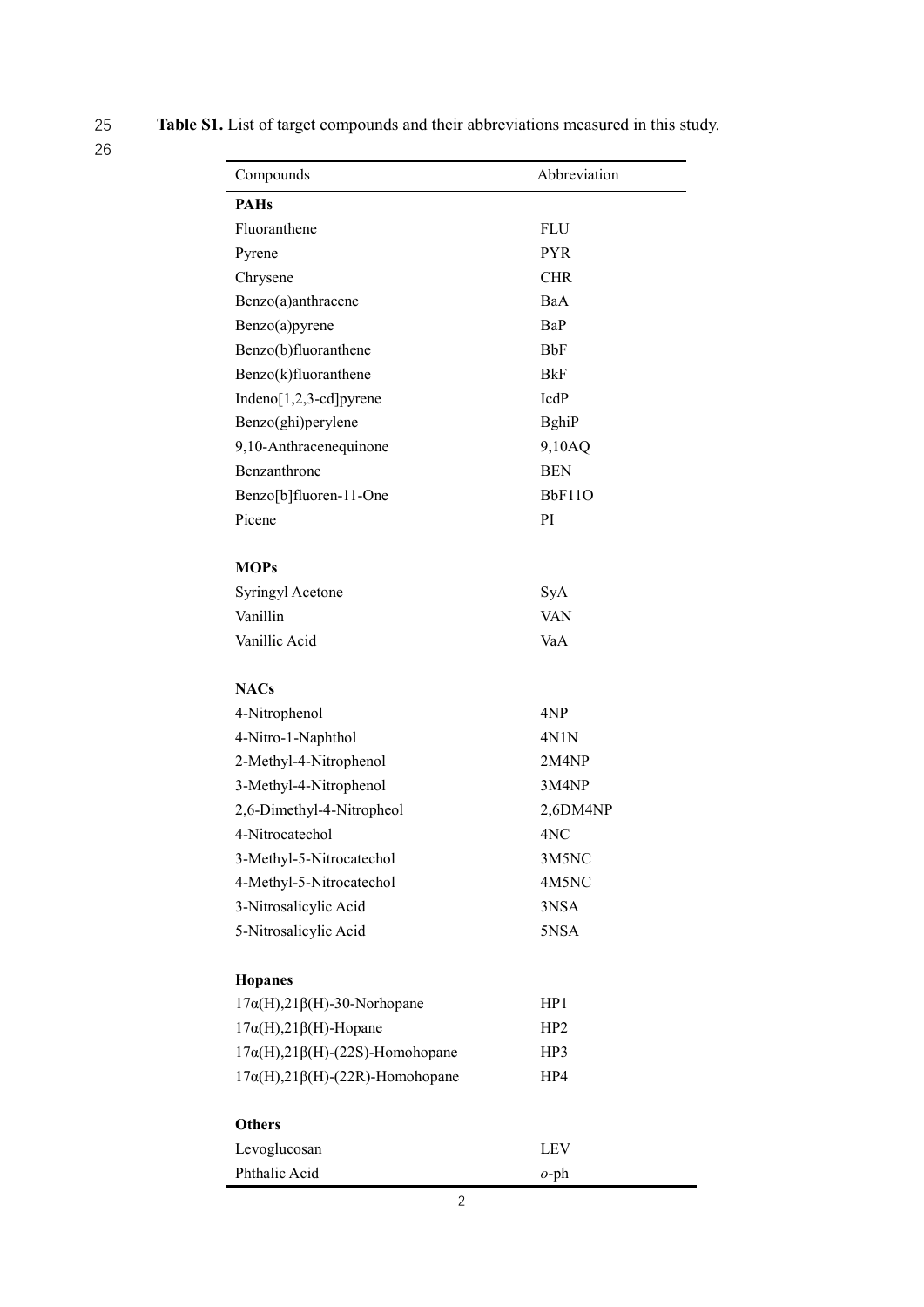27 Table S2. F matrix elements constrained in the ME-2/chemical species 4 factors solution. The

28 profiles are normalized to the Abs<sub>365,MSOC</sub>. The 0 value denote the  $f_{h,j}$  values constrained in ME-

| Species                 | Secondary        | Biomass burning  | Coal Burning     | Vehicle emission |
|-------------------------|------------------|------------------|------------------|------------------|
|                         | Formation        |                  |                  |                  |
| Abs <sub>365,MSOC</sub> |                  |                  |                  |                  |
| $o$ -ph                 |                  | $\boldsymbol{0}$ | $\boldsymbol{0}$ | $\boldsymbol{0}$ |
| HP1                     | $\theta$         | $\boldsymbol{0}$ |                  |                  |
| HP <sub>2</sub>         | $\boldsymbol{0}$ | $\boldsymbol{0}$ |                  |                  |
| HP3                     | $\boldsymbol{0}$ | $\boldsymbol{0}$ |                  |                  |
| HP4                     | $\boldsymbol{0}$ | $\boldsymbol{0}$ |                  |                  |
| PI                      | $\boldsymbol{0}$ |                  |                  |                  |
| <b>FLU</b>              | $\boldsymbol{0}$ |                  |                  |                  |
| <b>PYR</b>              | $\boldsymbol{0}$ |                  |                  |                  |
| ${\rm CHR}$             | $\boldsymbol{0}$ |                  |                  |                  |
| BaA                     | $\boldsymbol{0}$ |                  |                  |                  |
| BaP                     | $\boldsymbol{0}$ |                  |                  |                  |
| BbF                     | $\boldsymbol{0}$ |                  |                  |                  |
| <b>BkF</b>              | $\boldsymbol{0}$ |                  |                  |                  |
| $\mbox{IcdP}$           | $\boldsymbol{0}$ |                  |                  |                  |
| <b>BghiP</b>            | $\boldsymbol{0}$ |                  |                  |                  |
| 9,10AQ                  |                  |                  |                  |                  |
| <b>BEN</b>              |                  |                  |                  |                  |
| BbF11O                  |                  |                  |                  |                  |
| <b>LEV</b>              | $\boldsymbol{0}$ |                  | $\theta$         | $\boldsymbol{0}$ |
| VaA                     | $\mathbf{0}$     |                  | $\theta$         | $\overline{0}$   |
| <b>VAN</b>              | $\boldsymbol{0}$ |                  | $\boldsymbol{0}$ | $\boldsymbol{0}$ |
| SyA                     | $\boldsymbol{0}$ |                  | $\boldsymbol{0}$ | $\boldsymbol{0}$ |

29 2c, while hyphens denote unconstrained elements.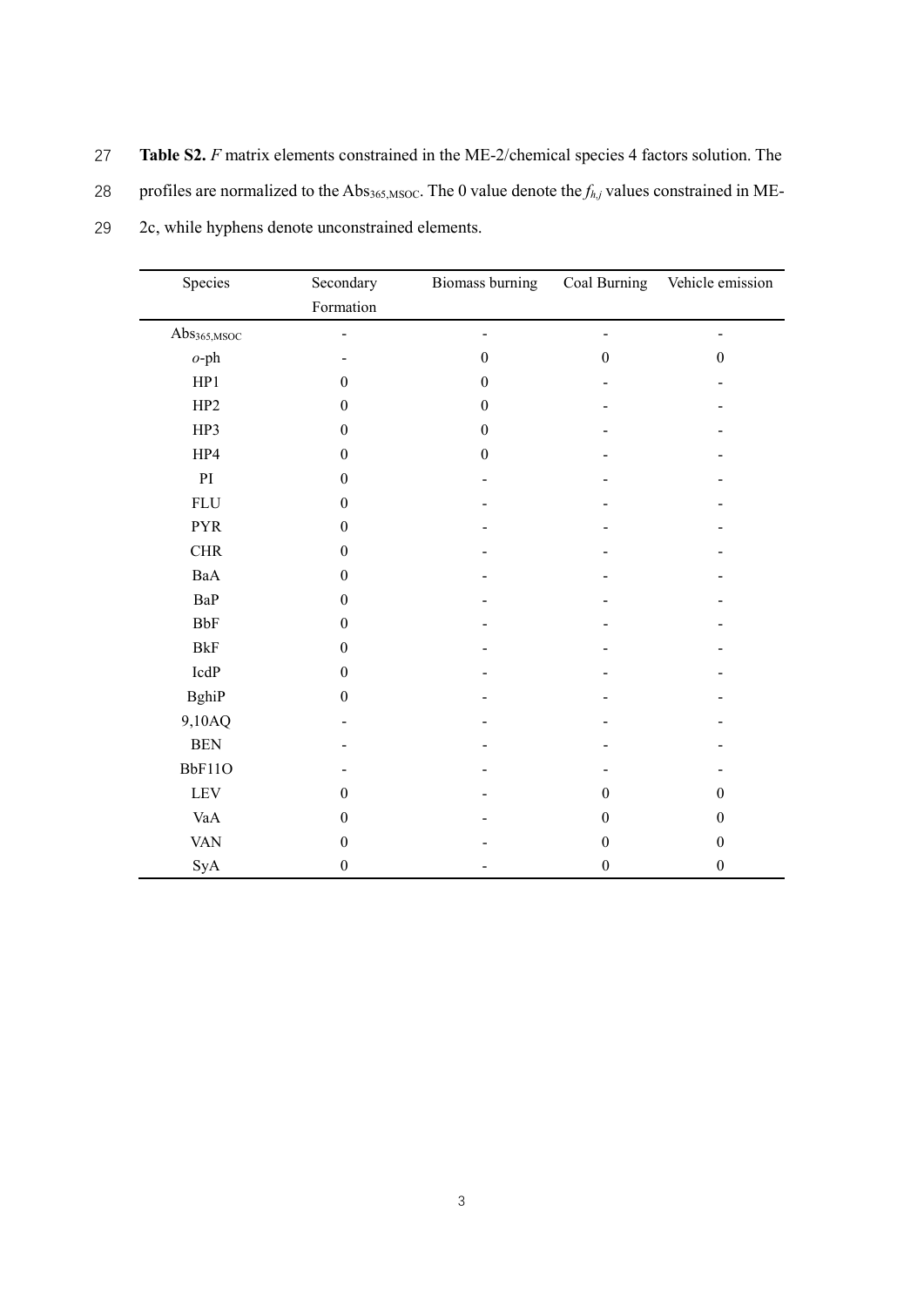|        | OC                          | <b>WSOC</b>           | $\mathrm{Abs}_{365,\mathrm{MSOC}}$ | $\mathrm{Abs}_{365,\mathrm{WSOC}}$ | MAE <sub>365.WSOC</sub> | $\rm MAE_{365, MSOC}$ | AAE <sub>MSOC</sub> | AAEwsoc    | WSOC/      | $\mathrm{Abs}_{365,\mathrm{WSOC}}/$ |
|--------|-----------------------------|-----------------------|------------------------------------|------------------------------------|-------------------------|-----------------------|---------------------|------------|------------|-------------------------------------|
|        | $(\mu$ gC m <sup>-3</sup> ) | $(\mu g C \, m^{-3})$ | $(Mm^{-1})$                        | $(Mm^{-1})$                        | $(m^2 gC^{-1})$         | $(m^2 gC^{-1})$       |                     |            | OC         | $\mathrm{Abs}_{365,\mathrm{MSOC}}$  |
| Spring | 6.48(3.35)                  | 2.78(0.81)            | 4.73(1.63)                         | 2.75(1.03)                         | 1.01(0.31)              | 0.79(0.22)            | 4.75(0.39)          | 5.74(0.39) | 0.47(0.15) | 0.60(0.18)                          |
| Summer | 3.36(1.08)                  | 2.22(0.81)            | 4.05(2.08)                         | 1.89(0.68)                         | 0.91(0.30)              | 1.21(0.46)            | 4.59(0.62)          | 6.15(0.49) | 0.66(0.16) | 0.52(0.16)                          |
| Fall   | 11.10(6.58)                 | 5.69(2.53)            | 15.41(7.47)                        | 6.75(3.28)                         | 1.18(0.16)              | 1.52(0.40)            | 4.45(0.42)          | 5.70(0.21) | 0.57(0.14) | 0.45(0.09)                          |
| Winter | 22.63(10.60)                | 10.49(5.65)           | 34.42(18.39)                       | 17.83(8.02)                        | 1.85(0.48)              | 1.50(0.29)            | 5.18(0.23)          | 5.32(0.18) | 0.45(0.10) | 0.54(0.08)                          |

30 Table S3. Seasonal mean and standard deviation (value in bracket) of measured parameters in

31 this study.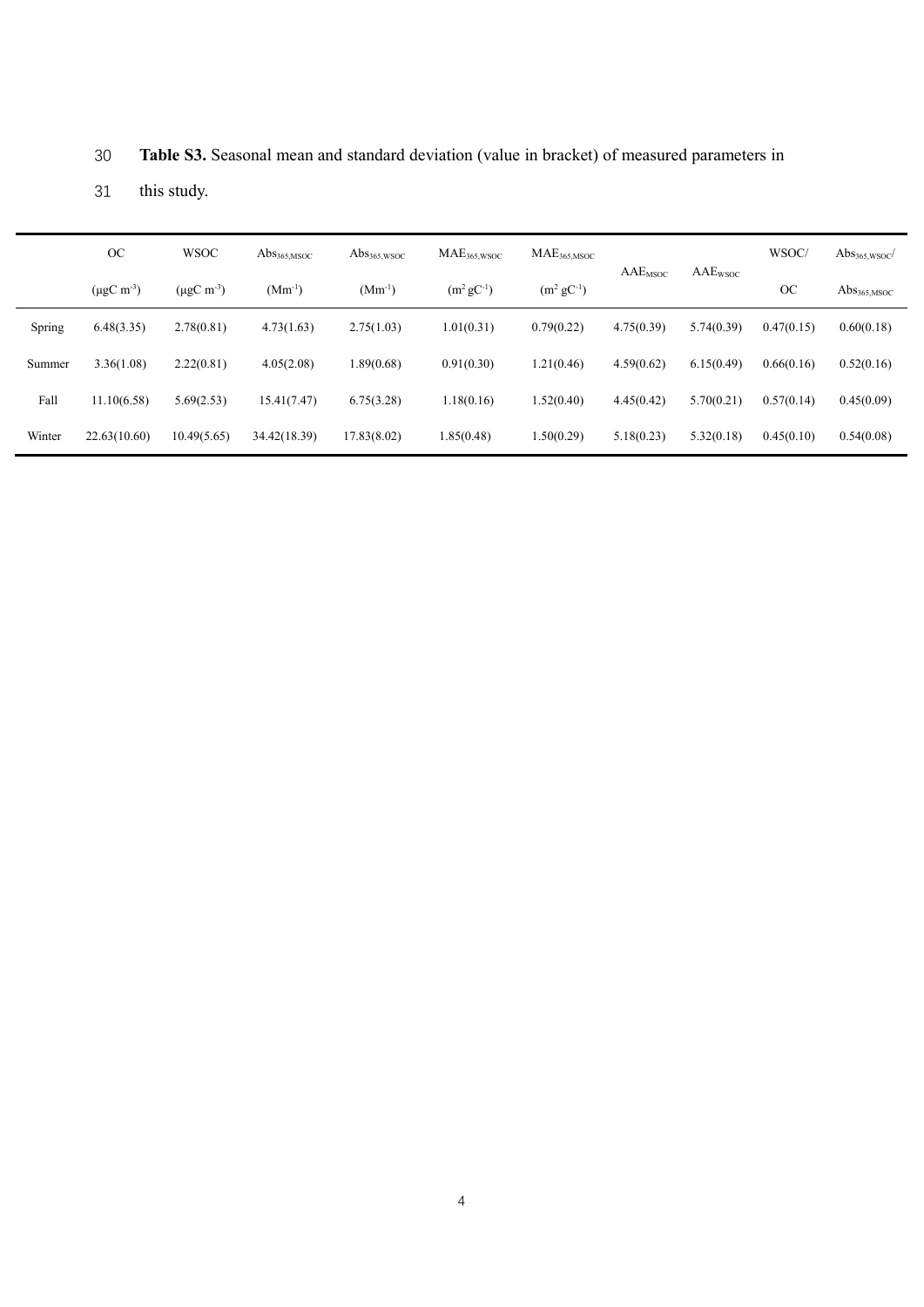32 Table S4. Seasonal light absorption of methanol-soluble BrC at wavelength of 365 nm and

<sup>33</sup> the sources contributions.

|                                                            | Spring   | Summer | Fall  | Winter |  |  |  |
|------------------------------------------------------------|----------|--------|-------|--------|--|--|--|
| Abs <sub>365,MSOC</sub> (M m <sup>-1</sup> )               | 4.73     | 4.05   | 15.41 | 34.42  |  |  |  |
|                                                            |          |        |       |        |  |  |  |
| Sources contribution to $\text{Abs}_{365,\text{MSOC}}$ (%) |          |        |       |        |  |  |  |
| Secondary formation                                        | 37       | 63     | 11    | 18     |  |  |  |
| Vehicle emission                                           | 34       | 16     | 38    | 2      |  |  |  |
| Coal burning                                               | 29       | 9      | 29    | 44     |  |  |  |
| Biomass burning                                            | $\theta$ | 12     | 22    | 36     |  |  |  |
|                                                            |          |        |       |        |  |  |  |
| Sources contribution to Abs365, MSOC                       |          |        |       |        |  |  |  |
| $(M m^{-1})$                                               |          |        |       |        |  |  |  |
| Secondary formation                                        | 1.75     | 2.55   | 1.70  | 6.20   |  |  |  |
| Vehicle emission                                           | 1.61     | 0.65   | 5.86  | 0.69   |  |  |  |
| Coal burning                                               | 1.37     | 0.36   | 4.47  | 15.41  |  |  |  |
| Biomass burning                                            | $\theta$ | 0.49   | 3.39  | 12.39  |  |  |  |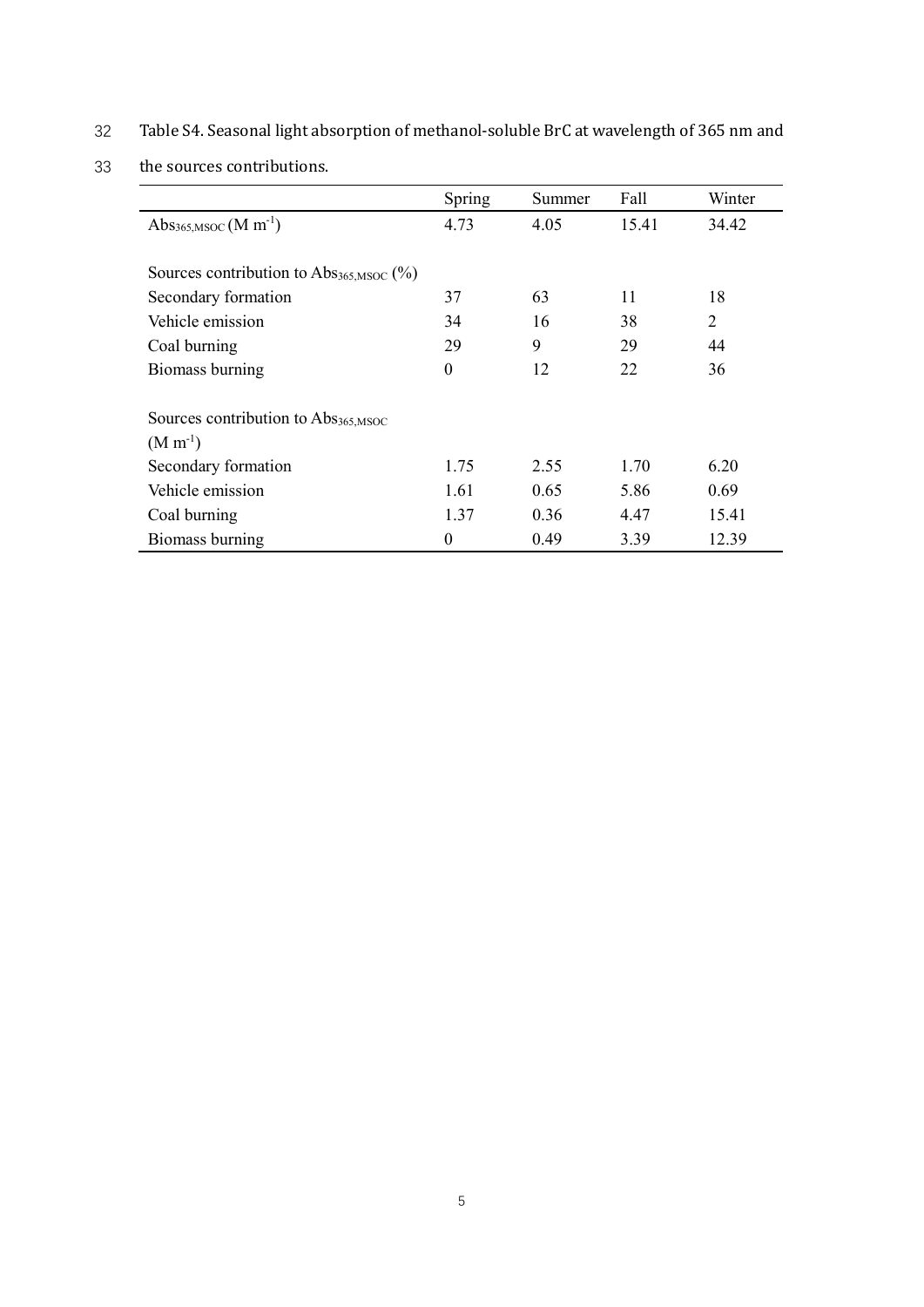

35 Figure S1. Selected ion monitoring chromatograms (GC-MS) for nitrated aromatic compound 36 (NAC) standards  $(2 \text{ ug } mL^{-1})$  measured in our study.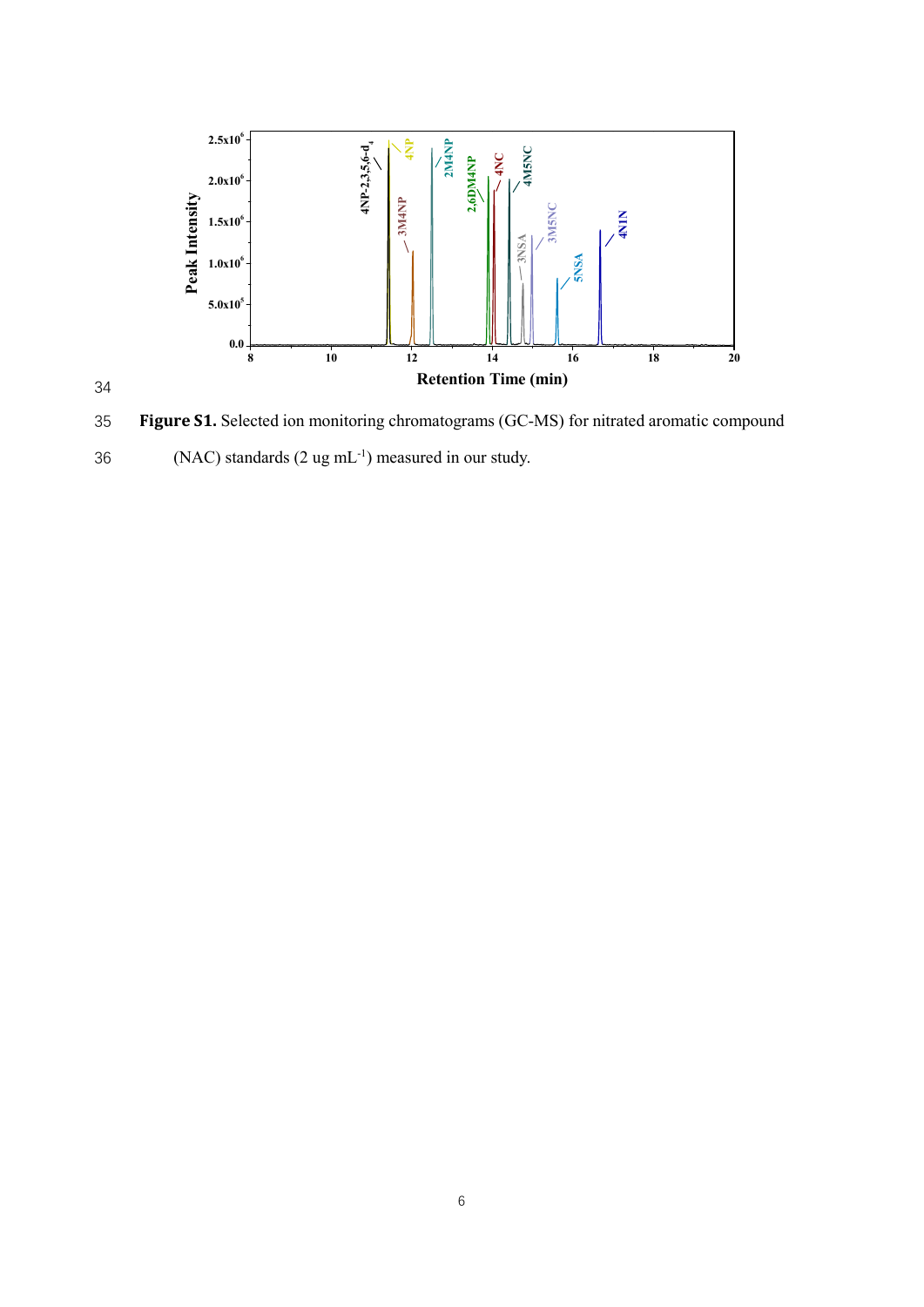

38 Figure S2. Comparison of Abs<sub>365,WSOC</sub> in Asia urban (Du et al., 2014; Kirillova et al., 2014; 39 Chen et al., 2018; Huang et al., 2018; Park et al., 2018) , remote sites (Srinivas and Sarin, 2013; 40 Bosch et al., 2014; Zhu et al., 2018) and the United States (Zhang et al., 2011; Liu et al., 2013;

41 Zhang et al., 2013; Xie et al., 2019).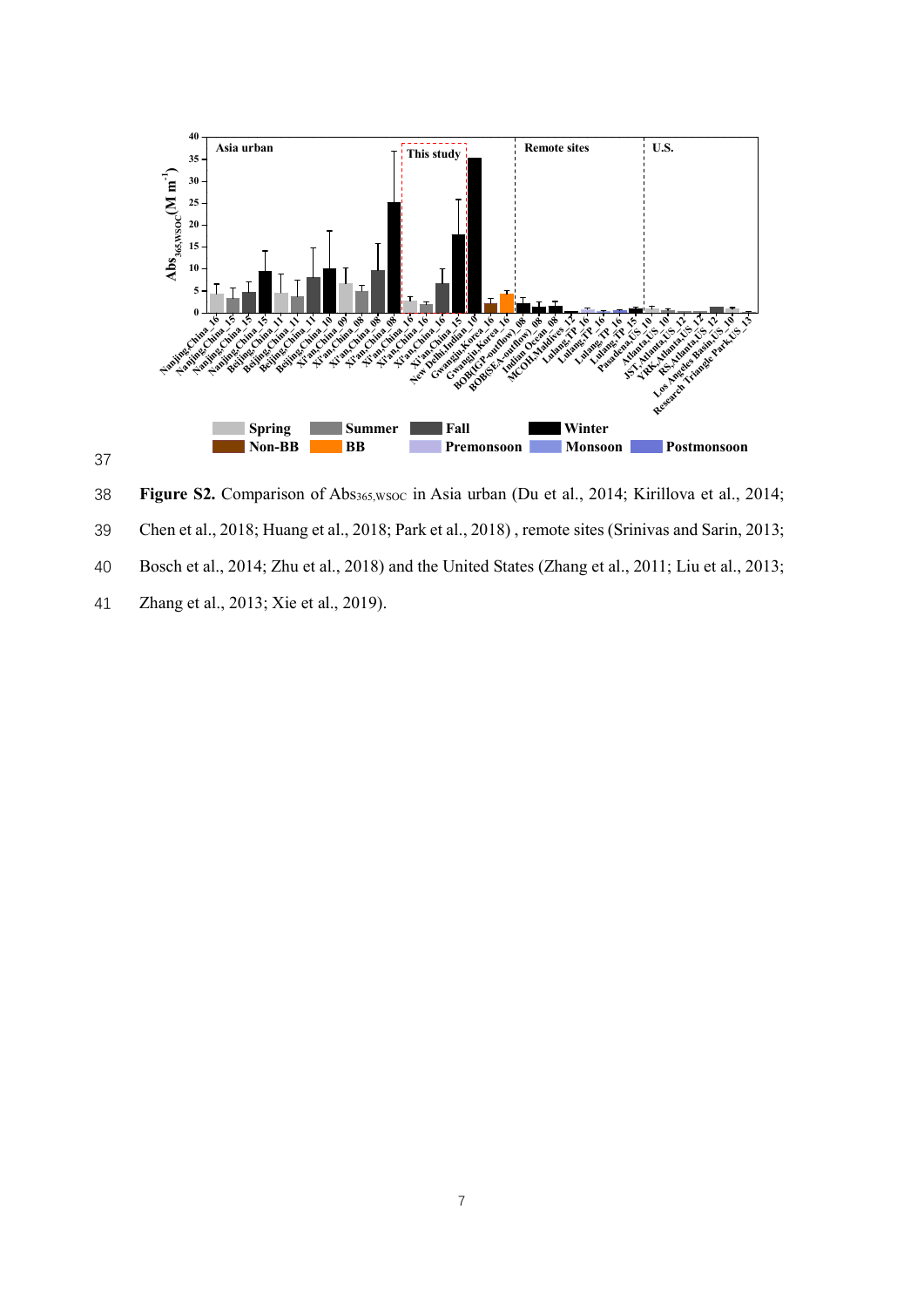

45 Figure S3. MAE spectra of measured (a) PAHs, (b) NACs, and (c) MOPs at wavelength of 46 300-500 nm.

47

## 48 Calculation of light absorption contribution

49 Light absorption contribution of individual chromophore to methanol-soluble BrC at 50 wavelength of  $\lambda$  (Contchr/BrC,  $\lambda$ ) is calculation as following equation:

Contୡ୦୰/୰େ, = େ୭୬ୡౙ౨×ౙ౨,ಓ ୠୱా౨ి,ಓ 51 (S1)

52 where Conc<sub>chr</sub> is the concentration of individual chromophore,  $MAE_{chr, \lambda}$  represents the mass 53 absorption efficiency (MAE) of individual chromophore at wavelength of  $\lambda$  nm and Abs $_{BFC, \lambda}$  is 54 the light absorption coefficient of BrC at wavelength of  $\lambda$  nm.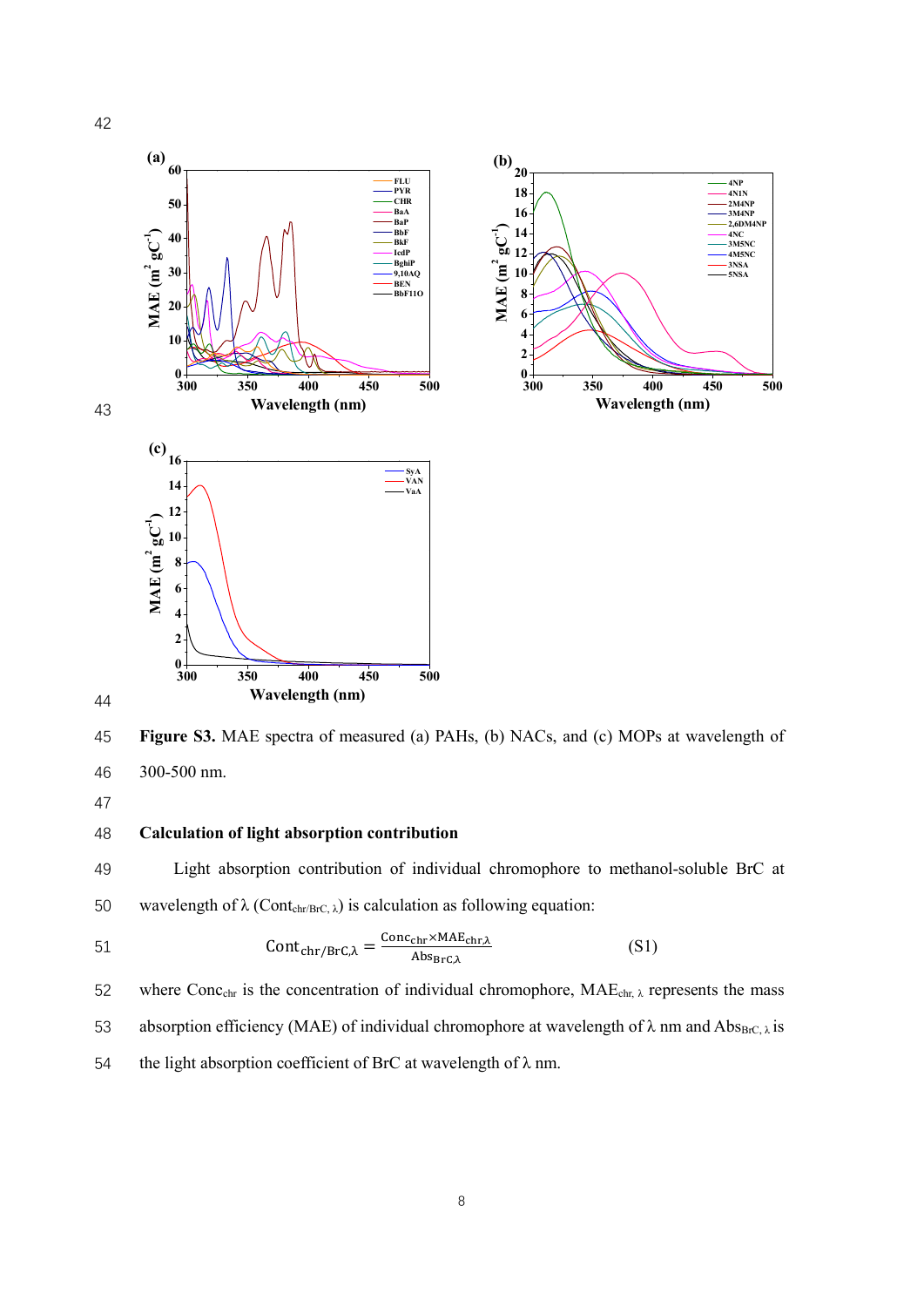

Figure S4. Factor profiles for the 4-factor solution in (a) spring, (b) summer, (c) fall, and (d) winter.

## 56 References

57 Bosch, C., Andersson, A., Kirillova, E. N., Budhavant, K., Tiwari, S., Praveen, P. S., Russell, 58 L. M., Beres, N. D., Ramanathan, V., and Gustafsson, Ö.: Source-diagnostic dual-isotope 59 composition and optical properties of water-soluble organic carbon and elemental carbon 60 in the South Asian outflow intercepted over the Indian Ocean, J. Geophys. Res. Atmos., 61 119, 11743-11759. doi:10.1002/2014JD022127, 2014.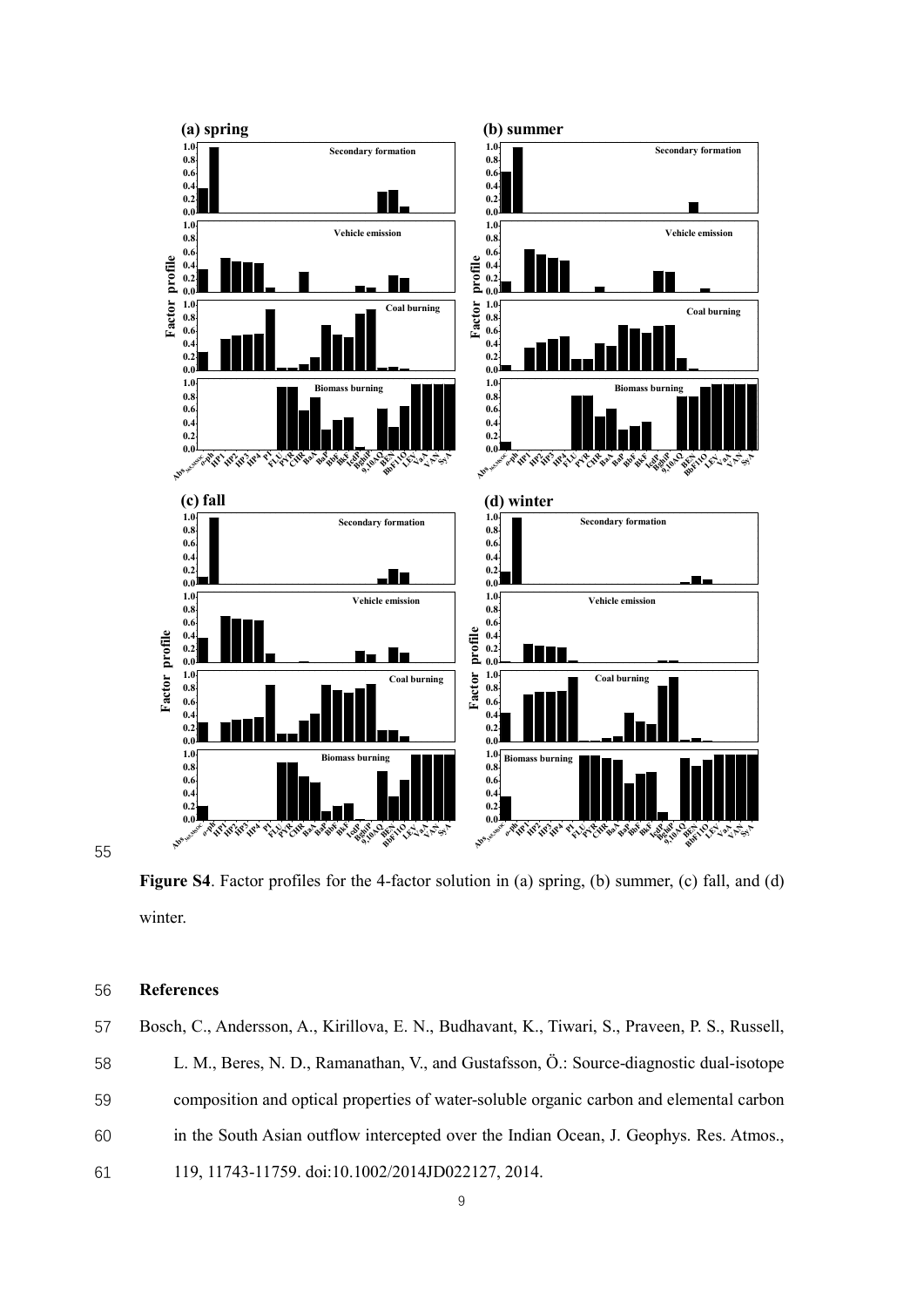- Chen, Y., Ge, X., Chen, H., Xie, X., Chen, Y., Wang, J., Ye, Z., Bao, M., Zhang, Y., and Chen,
- M.: Seasonal light absorption properties of water-soluble brown carbon in atmospheric fine particles in Nanjing, China, Atmos. Environ., 187, 230-240, doi:10.1016/j.atmosenv.2018.06.002, 2018.
- Du, Z., He, K., Cheng, Y., Duan, F., Ma, Y., Liu, J., Zhang, X., Zheng, M., and Weber, R.: A yearlong study of water-soluble organic carbon in Beijing II: Light absorption properties, Atmos. Environ., 89, 235–241, doi:10.1016/j.atmosenv.2014.02.022, 2014.
- Huang, R. J., Yang, L., Cao, J., Chen, Y., Chen, Q., Li, Y., Duan, J., Zhu, C., Dai, W., Wang, K., Lin, C., Ni, H., Corbin, J. C., Wu, Y., Zhang, R., Tie, X., Hoffmann, T., O'Dowd, C., and Dusek, U.: Brown carbon aerosol in urban Xi'an, Northwest China: the composition and light absorption properties, Environ. Sci. Technol., 52, 6825-6833, doi:10.1021/acs.est.8b02386, 2018.
- Kirillova, E. N., Andersson, A., Tiwari, S., Srivastava, A. K., Bisht, S. D., and Gustafsson, Ö.: Water-soluble organic carbon aerosols during a full New Delhi winter: Isotope-based source apportionment and optical properties, J. Geophys. Res. Atmos., 119, 3476−3485, 2014.
- Liu, J., Bergin, M., Guo, H., King, L., Kotra, N., Edgerton, E., and Weber, R. J.: Size-resolved measurements of brown carbon in water and methanol extracts and estimates of their contribution to ambient fine-particle light absorption, Atmos. Chem. Phys., 13, 12389– 12404, doi:10.5194/acp-13-12389-2013, 2013.
- Park, S., Yu, G. H., and Lee, S.: Optical absorption characteristics of brown carbon aerosols during the KORUS-AQ campaign at an urban site, Atmos. Res., 203, 16-27, doi:10.1016/j.atmosres.2017.12.002, 2018.
- Srinivas, B., and Sarin, M. M.: Light-absorbing organic aerosols (brown carbon) over the tropical Indian Ocean: impact of biomass burning emissions, Environ. Res. Lett., 8, 044042, doi:10.1088/1748-9326/8/4/044042, 2013.
- Xie, M. J., Chen, X., Holder, A. L., Hays, M. D., Lewandowski, M., Offenberg, J. H., 89 Kleindienst, T. E., Jaoui, M., and Hannigan, M. P.: Light absorption of organic carbon and its sources at a southeastern U.S. location in summer, Environ. Pollut., 244, 38-46,